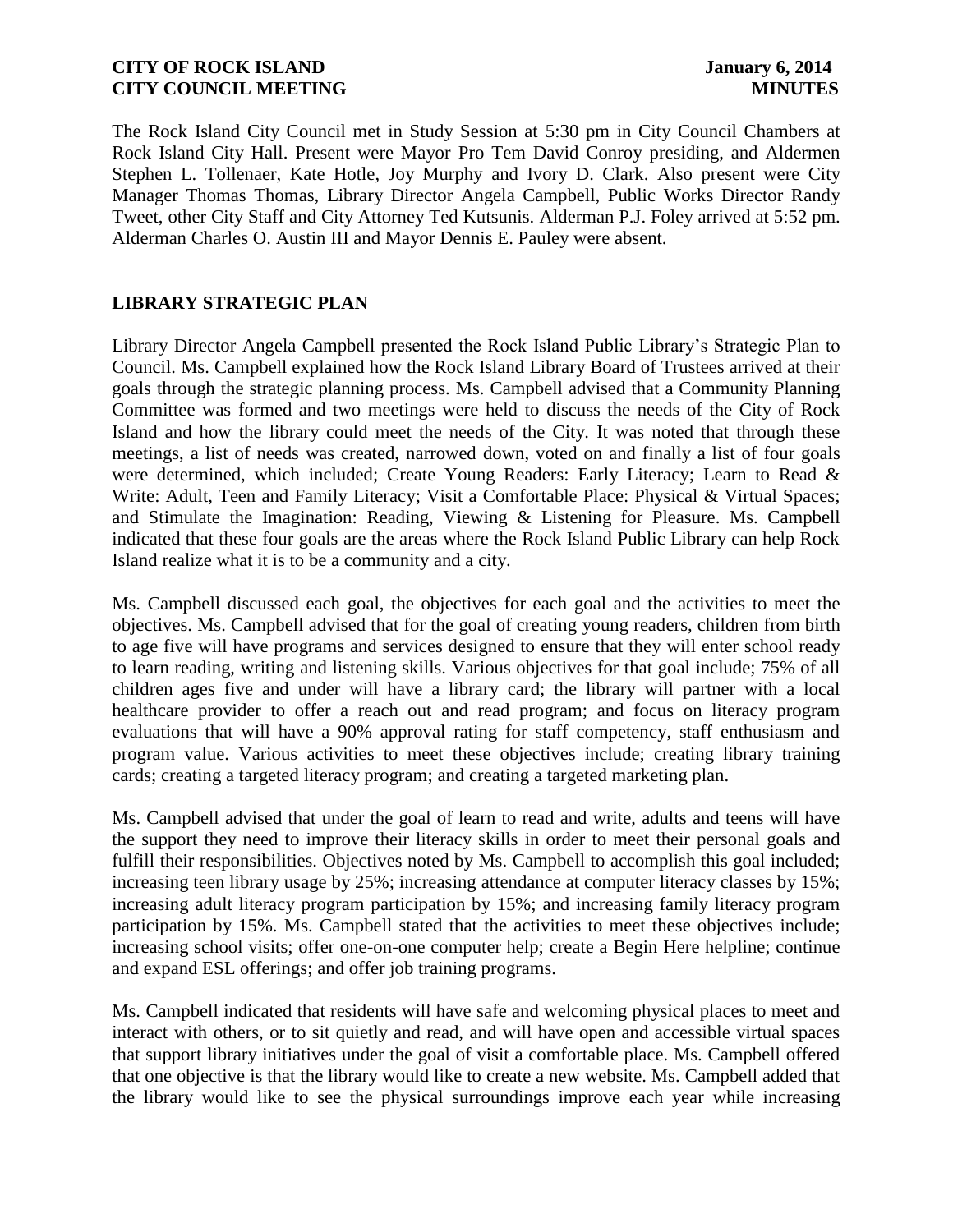library patron's visits by 10% annually. Ms. Campbell commented that the library would also like to increase computer users by 25% at all locations and they would like a new outreach vehicle. Various activities noted to reach these objectives include; conduct a feasibility study for all three library locations; complete the maintenance plan; and upgrade computers and network.

Ms. Campbell offered that for stimulate the imagination, the goal is for residents to have resources to explore topics of personal interest and continue to learn throughout their lives. Ms. Campbell stated that the objectives are to increase attendance for library programs and increase circulation of all formats. Various activities noted to accomplish these objectives include; strategically place mini-library kiosks throughout the community; and develop programming partnerships within the community to further the library's mission.

Ms. Campbell stated that they are working on a branding and marketing campaign plan and they are aligning the budget to fund activities and seeking outside funds where possible. Ms. Campbell stated that they are also working on a timeline to implement the plan.

Council discussed Ms. Campbell's presentation.

# **SANITARY SEWER RATES**

Public Works Director Randy Tweet discussed the proposed increase for sanitary sewer rates. Mr. Tweet referred to a chart for sewer utility projections and stated that this would assume a 3.0% increase for each year of the next five years. Mr. Tweet further discussed the projections.

Mr. Tweet stated that the biggest item is the Long Term Control Plan. Mr. Tweet advised that currently, the treatment plant is scheduled for completion in the summer. Mr. Tweet indicated that the next big project is the  $6<sup>th</sup>$  Avenue sewer that will run right by the new police station. Mr. Tweet further discussed other upcoming projects over the next four years.

Mr. Tweet advised that the current debt is approximately \$3 million and in two years, it will be about \$4.8 million, which is the principal and interest on the loan. Mr. Tweet advised that costs are increasing due to the new wastewater treatment plant. Mr. Tweet added that it is estimated that it will cost approximately \$250,000.00 or more per year to run the plant. Mr. Tweet further discussed this item.

Mr. Tweet indicated that the capital projects for the next five years are basically sewer replacement projects in some of the neighborhoods. Mr. Tweet also discussed some of the upcoming maintenance program projects and repair projects. Mr. Tweet commented that these are not major projects; it is the Long Term Control Plan that is driving these projects.

Mr. Tweet discussed revenues that will be generated assuming that there is a 3.0% increase. Next, Mr. Tweet discussed the impact that the proposed rate increase will have on customers. Mr. Tweet advised that an average quarterly residential sewer bill is approximately \$136.39. Mr. Tweet advised that the customer would be looking at an average monthly increase of approximately \$1.36 for CY14 and \$1.40 for CY15. Mr. Tweet added that the average quarterly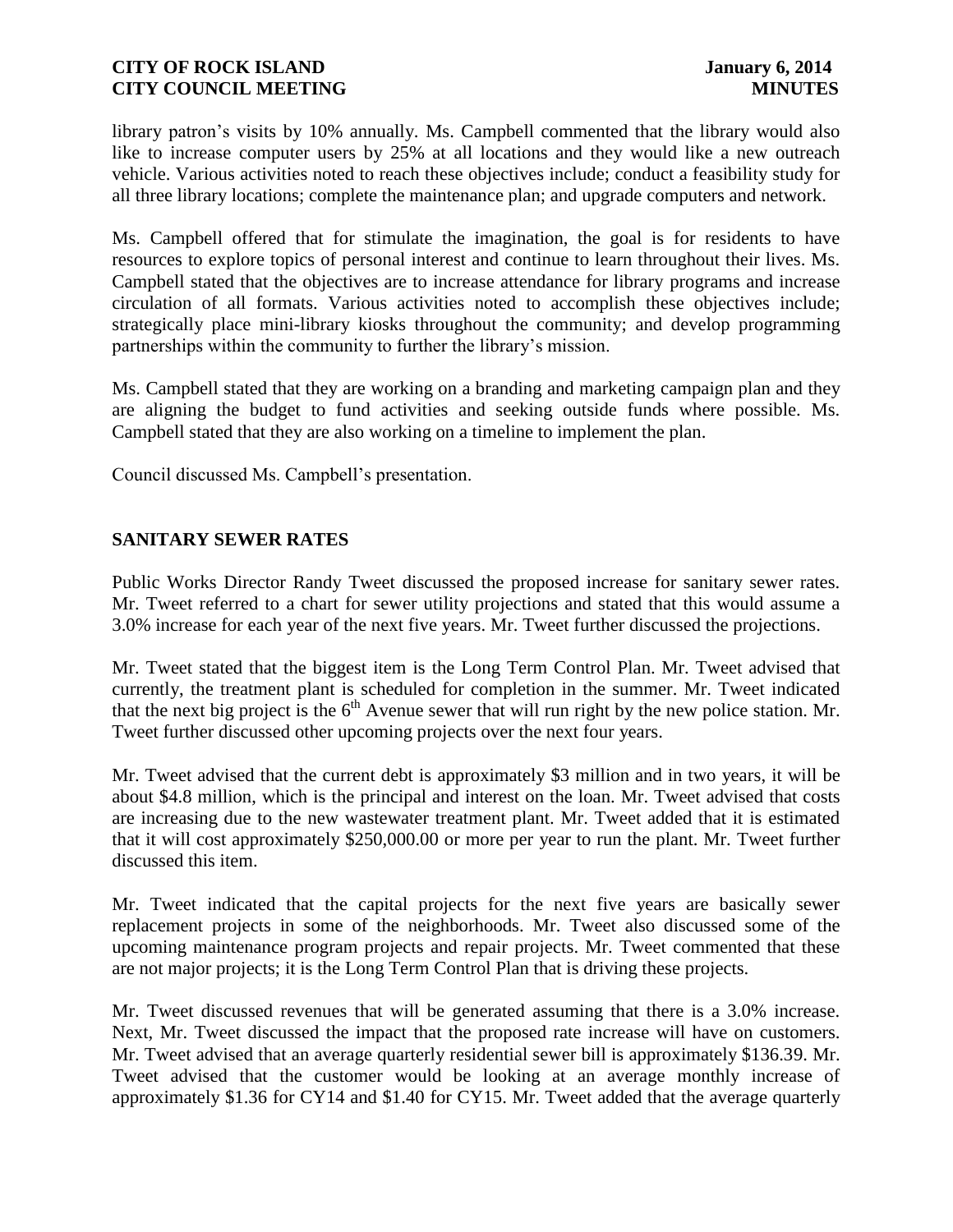increase would be approximately \$4.09 for CY14 and \$4.21 for CY15. Mr. Tweet also discussed services charges and usage fees. Council discussed rates as it related to other Quad City area communities.

After more discussion, Mr. Tweet recommended a sanitary sewer rate increase of 3.0% for CY14 and CY15. Mr. Tweet stated that he would come back to Council with a memo recommending a 3.0% increase.

Council further discussed Mr. Tweet's presentation.

At this time, various staff and others left Council Chambers and returned after the Executive Session concluded.

### **EXECUTIVE SESSION**

A motion was made by Alderman Murphy and seconded by Alderman Foley to recess to Executive Session on matters of Personnel, Property Acquisition and Litigation. The motion carried on a roll call vote. Those voting Aye being; Alderman Conroy, Alderman Foley, Alderman Tollenaer, Alderman Hotle, Alderman Murphy and Alderman Clark; those voting No, none. The meeting was recessed at 6:05 pm.

Mayor Pro Tem Conroy reconvened the regular meeting at 6:27 pm.

### **ADJOURNMENT**

A motion made by Alderman Clark and seconded by Alderman Foley to adjourn the meeting carried by the following Aye and No vote. Those voting Aye being; Alderman Conroy, Alderman Foley, Alderman Tollenaer, Alderman Hotle, Alderman Murphy and Alderman Clark; those voting No, none. The meeting was adjourned at 6:28 pm.

> \_\_\_\_\_\_\_\_\_\_\_\_\_\_\_\_\_\_\_\_\_\_\_\_\_\_\_\_\_\_ Aleisha L. Patchin, City Clerk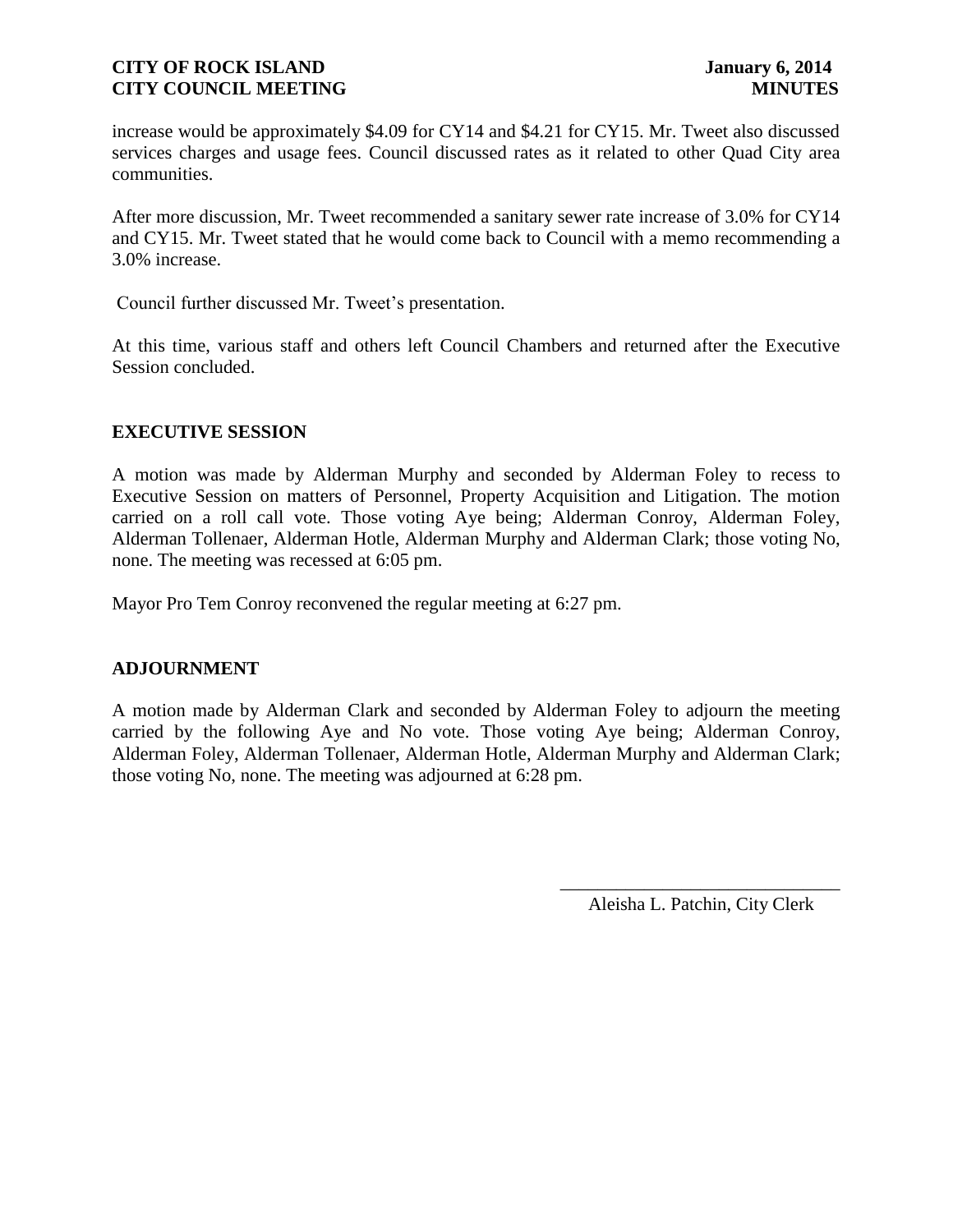Rock Island City Council met in regular session at 6:45 pm in Council Chambers of Rock Island City Hall. Present were Mayor Pro Tem David Conroy presiding, and Aldermen P.J. Foley, Stephen L. Tollenaer, Kate Hotle, Joy Murphy and Ivory D. Clark. Also present were City Manager Thomas Thomas and City Attorney Ted Kutsunis. Alderman Charles O. Austin III and Mayor Dennis E. Pauley were absent.

#### Introductory Proceedings

Mayor Pro Tem Conroy called the meeting to order and led in the Pledge of Allegiance. Alderman Hotle gave the Invocation.

# Agenda Item #5 **Minutes of the meeting of December 16, 2013.**

A motion was made by Alderman Foley and seconded by Alderman Clark to approve the minutes of the meeting of December 16, 2013 as printed. The motion carried by the following Aye and No vote; those voting Aye being; Alderman Conroy, Alderman Foley, Alderman Tollenaer, Alderman Hotle, Alderman Murphy and Alderman Clark; those voting No, none.

#### Agenda Item #6

# **Presentation of the 2013 Holiday Lighting Awards.**

Beautification Commission member Bob Towler and Mayor Pro Tem Conroy presented the 28<sup>th</sup> annual Holiday Lighting Awards to two (2) residential and two (2) commercial winners. The first place residential winner was Joseph Diiulio at 3200 31<sup>st</sup> Avenue, and the second place award winner was Michael & Sara Thoms at  $4205 \frac{14}{\text{th}}$  Street. Commercial winners were Modern Woodmen of America located at 1701 1<sup>st</sup> Avenue, which won first place, and the second place winner was Circa 21 Playhouse located at 1828 3<sup>rd</sup> Avenue.

The following businesses were awarded with Honorable Mention Certificates: Frost Mortgage Lending Group, Ganson's Neighborhood Bakery, Aunt Joy's and Icons Martini.

The following citizens were awarded with Honorable Mention Certificates: Edgar & Shirley Granberry, Jeremiah Israel, William Barlett, Dennis & Denise Ruby, Patrick West, Coletta Macaluso, Russell Kosche, Nina Robinson, William Land, Thomas Stontz, George Oelschlaeger, Peter & Karen Nyman, Darron & Jacquelyn Niles, Victor Boblett, John Vanspeybroeck, Jeffry & Deborah Marlier, Curtis Oelschlaeger, Frank & Linda Plumb, Barbara Cook, William Berry, Lisa Lonergan, Angela Diederich, Delbert & Sallie Huntley, Mark Russell, Lehman McNair, Darryl Hixon, Steve & Rachel Stephens, Dean Lackey, Paul Magnuson & Deb Kuntzi and Marilyn McKinley.

Agenda Item #7

**A Special Ordinance establishing a tow zone at the bus stops located on both sides of 3rd Avenue between 16th and 17th Streets**.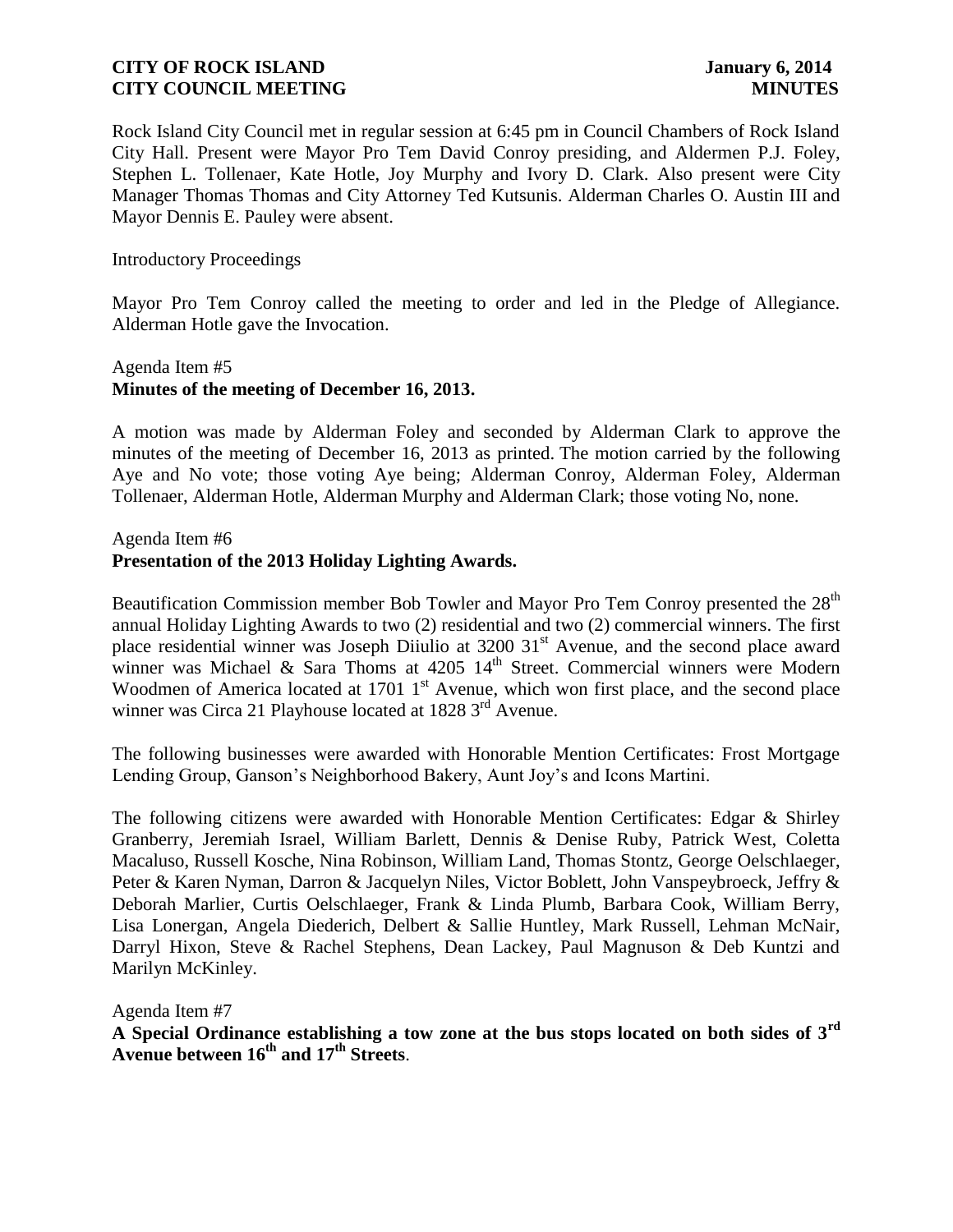Alderman Clark moved and Alderman Murphy seconded to consider, suspend the rules and pass the ordinance. The motion carried by the following Aye and No vote; those voting Aye being; Alderman Conroy, Alderman Foley, Alderman Tollenaer, Alderman Hotle, Alderman Murphy and Alderman Clark; those voting No, none.

#### Agenda Item #8 **A Special Ordinance establishing a no parking/tow zone at the MetroLink Transfer Station located at 1975 2nd Avenue.**

It was moved by Alderman Hotle and seconded by Alderman Tollenaer to consider, suspend the rules and pass the ordinance. The motion carried by the following Aye and No vote; those voting Aye being; Alderman Conroy, Alderman Foley, Alderman Tollenaer, Alderman Hotle, Alderman Murphy and Alderman Clark; those voting No, none.

# Agenda Item #9 **CLAIMS**

It was moved by Alderman Murphy and seconded by Alderman Hotle to accept the following reports and authorize payments as recommended. The motion carried by the following Aye and No vote; those voting Aye being; Alderman Conroy, Alderman Foley, Alderman Tollenaer, Alderman Hotle, Alderman Murphy and Alderman Clark; those voting No, none.

a. Report from the Public Works Department regarding payment #5 in the amount of \$19,329.59 to Valley Construction for services provided for the  $11<sup>th</sup>$  Street Sidewalk Reconstruction project.

b. Report from the Public Works Department regarding payment #2 and final in the amount of \$38,259.10 to Legacy Construction for services provided for the 2013 Storm Water Outfall Program project.

c. Report from the Public Works Department regarding payment #2 and final in the amount of \$25,976.28 to Langman Construction, Inc. for services provided for the 2013 Catch Basin and Manhole Program projects.

d. Report from the Public Works Department regarding payment #3 and final in the amount of \$14,345.32 to RAMSCO for services provided for the Asbestos and Lead Paint Abatement project at the Waste Water Treatment Plant.

e. Report from the Public Works Department regarding payment #2 in the amount of \$31,857.14 to Gilbane Building Company for pre-construction services provided for the Rock Island Police Station project.

f. Report from the Public Works Department regarding payment in the amount of \$10,203.63 to Langman Construction, Inc. for an emergency sewer lateral repair at 3210  $38<sup>th</sup>$  Avenue.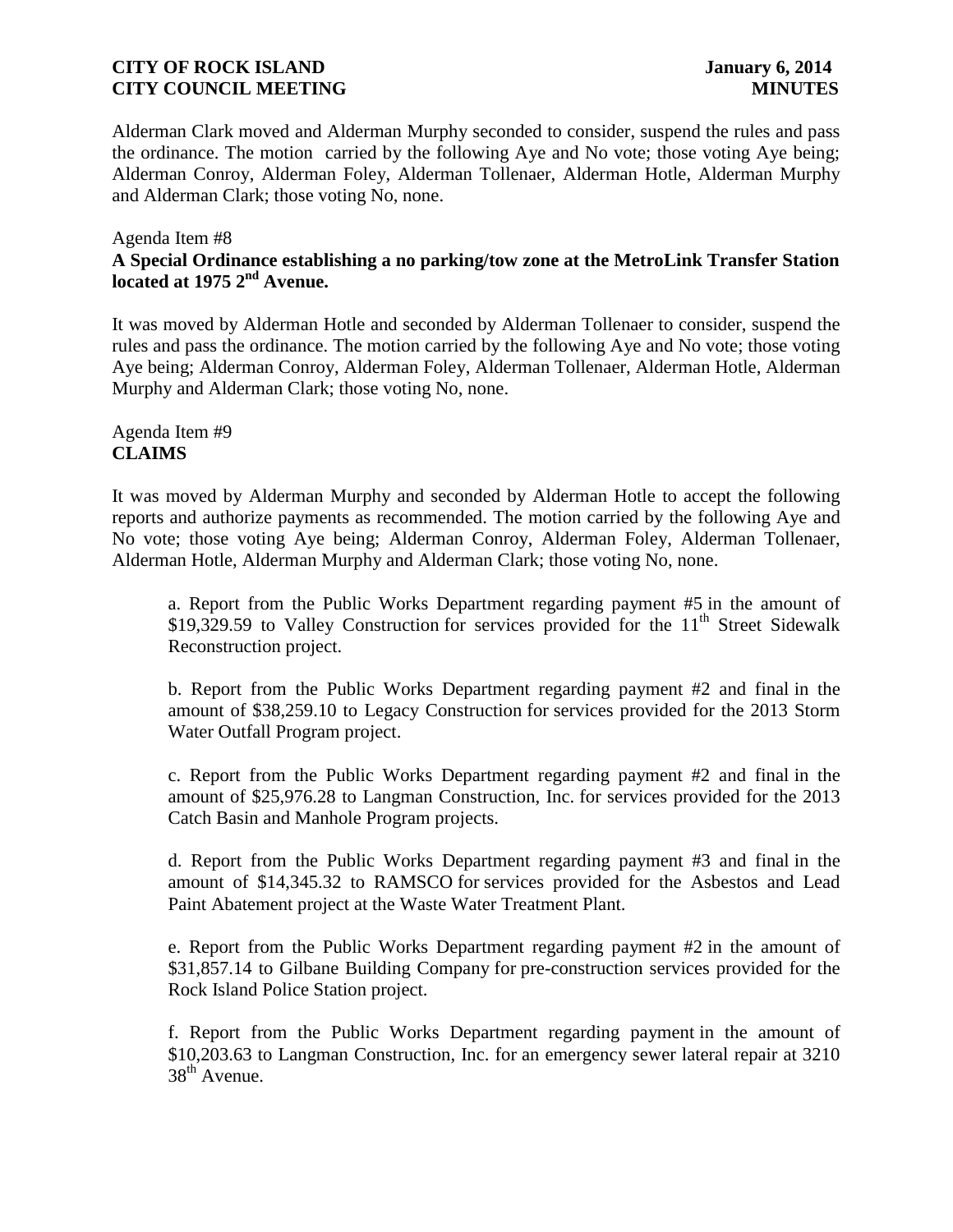g. Report from the Public Works Department regarding payment in the amount of \$16,071.76 to Valley Construction Company, Inc. for an emergency sewer repair at 2503  $29<sup>th</sup>$  Avenue.

h. Report from the Public Works Department regarding payment in the amount of \$54,390.00 to Brandt Construction Company for an emergency sanitary sewer repair at  $15<sup>th</sup>$  Avenue and  $31<sup>st</sup>$  Street and 2608  $34<sup>th</sup>$  Street.

i. Report from the Public Works Department regarding payment in the amount of \$10,734.59 to Valley Construction Company, Inc. for an emergency sewer repair at 1853 and  $1855 40<sup>th</sup>$  Street.

j. Report from the Public Works Department regarding payment in the amount of \$34,163.50 to Valley Construction Company, Inc. for an emergency sewer repair at  $20<sup>th</sup>$ Street and 3<sup>rd</sup> Avenue.

#### Agenda Item #10

#### **Claims for the weeks of December 13 through December 19 in the amount of \$2,300,040.52 and December 20 through January 2 in the amount of \$646,623.74.**

Alderman Tollenaer moved and Alderman Murphy seconded to allow the claims. The motion carried by the following Aye and No vote; those voting Aye being; Alderman Conroy, Alderman Tollenaer, Alderman Hotle, Alderman Murphy and Alderman Clark; those voting No, none. Alderman Foley abstained.

### Agenda Item #11 **Payroll for the weeks of December 9 through December 22 in the amount of \$1,324,571.61.**

It was moved by Alderman Foley and seconded by Alderman Hotle to allow the payroll. The motion carried by the following Aye and No vote; those voting Aye being; Alderman Conroy, Alderman Foley, Alderman Tollenaer, Alderman Hotle, Alderman Murphy and Alderman Clark; those voting No, none.

#### Agenda Item #12

# **Report from the Public Works Department regarding bids for the purchase of water treatment chemicals, recommending the bid for each of the water treatment chemicals listed in the report in the total amount of \$429,877.00.**

Alderman Foley moved and Alderman Murphy seconded to award the bids as recommended and authorize purchases. The motion carried by the following Aye and No vote; those voting Aye being; Alderman Conroy, Alderman Foley, Alderman Tollenaer, Alderman Hotle, Alderman Murphy and Alderman Clark; those voting No, none.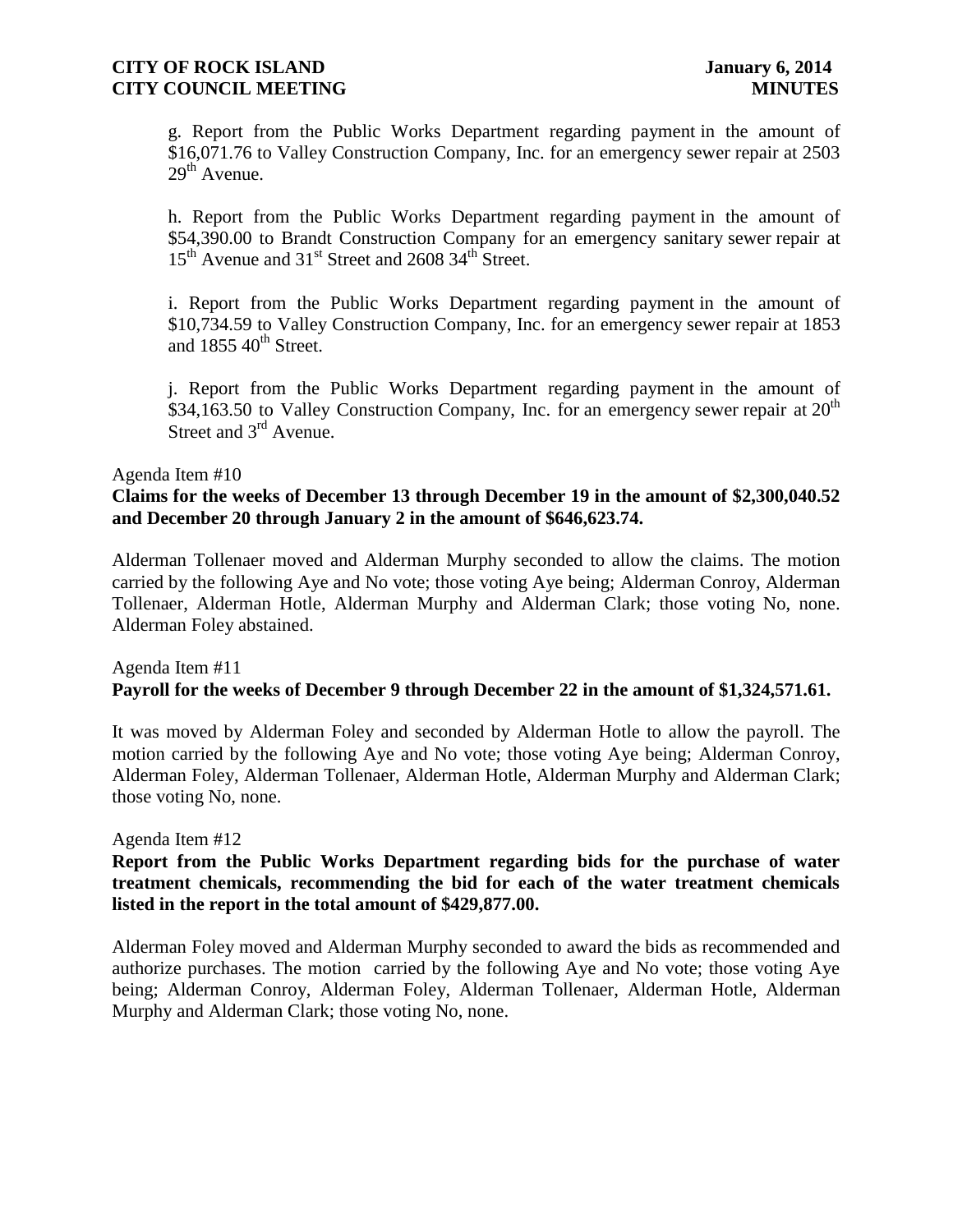#### Agenda Item #13

**Report from the Finance Department regarding an adjustment to the Fiscal Year 2014 Budget, recommending a budget transfer decreasing the Brick Street Repair Program in the General Fund in the amount of \$1,152.52 and increasing the Seal Coat Program in the General Fund in the amount of \$1,152.52.** 

It was moved by Alderman Hotle and seconded by Alderman Clark to approve the budget adjustment as recommended. The motion carried by the following Aye and No vote; those voting Aye being; Alderman Conroy, Alderman Foley, Alderman Tollenaer, Alderman Hotle, Alderman Murphy and Alderman Clark; those voting No, none.

#### Agenda Item #14

# **Report from the Community and Economic Development Department regarding a request from Ms. Wanda Shelton to apply for a Special Use Permit to operate a resale shop out of the attached two-car garage at her residence at 2405 34th Avenue.**

It was moved by Alderman Tollenaer and seconded by Alderman Foley to allow for the application of the special use permit as recommended. The motion carried by the following Aye and No vote; those voting Aye being; Alderman Conroy, Alderman Foley, Alderman Tollenaer, Alderman Hotle, Alderman Murphy and Alderman Clark; those voting No, none.

#### **Agenda Items 15, 16 and 17**

It was moved by Alderman Tollenaer and seconded by Alderman Clark to approve the requests for Agenda Items 15, 16, and 17 as recommended and refer to the City Attorney for ordinances. The motion carried by the following Aye and No vote; those voting Aye being; Alderman Conroy, Alderman Foley, Alderman Tollenaer, Alderman Hotle, Alderman Murphy and Alderman Clark; those voting No, none.

Agenda Item #15

**Report from the Traffic Engineering Committee regarding a request from Albert Beuselinck to install a handicapped parking space at 2355 39th Street.**

Agenda Item #16

**Report from the Traffic Engineering Committee regarding a request from Brady Shaw to remove a handicapped parking space located between his home at 2900 5½ Avenue and the neighbor's home at 2846 5½ Avenue.**

Agenda Item #17

**Report from the Traffic Engineering Committee regarding a request from Jim Schaffer to install a handicapped parking space at 1818 5th Street**.

Agenda Item #18

**Report from the Mayor regarding the reappointment of Aleisha Patchin to the position of City Clerk for a four year term ending May 2017.**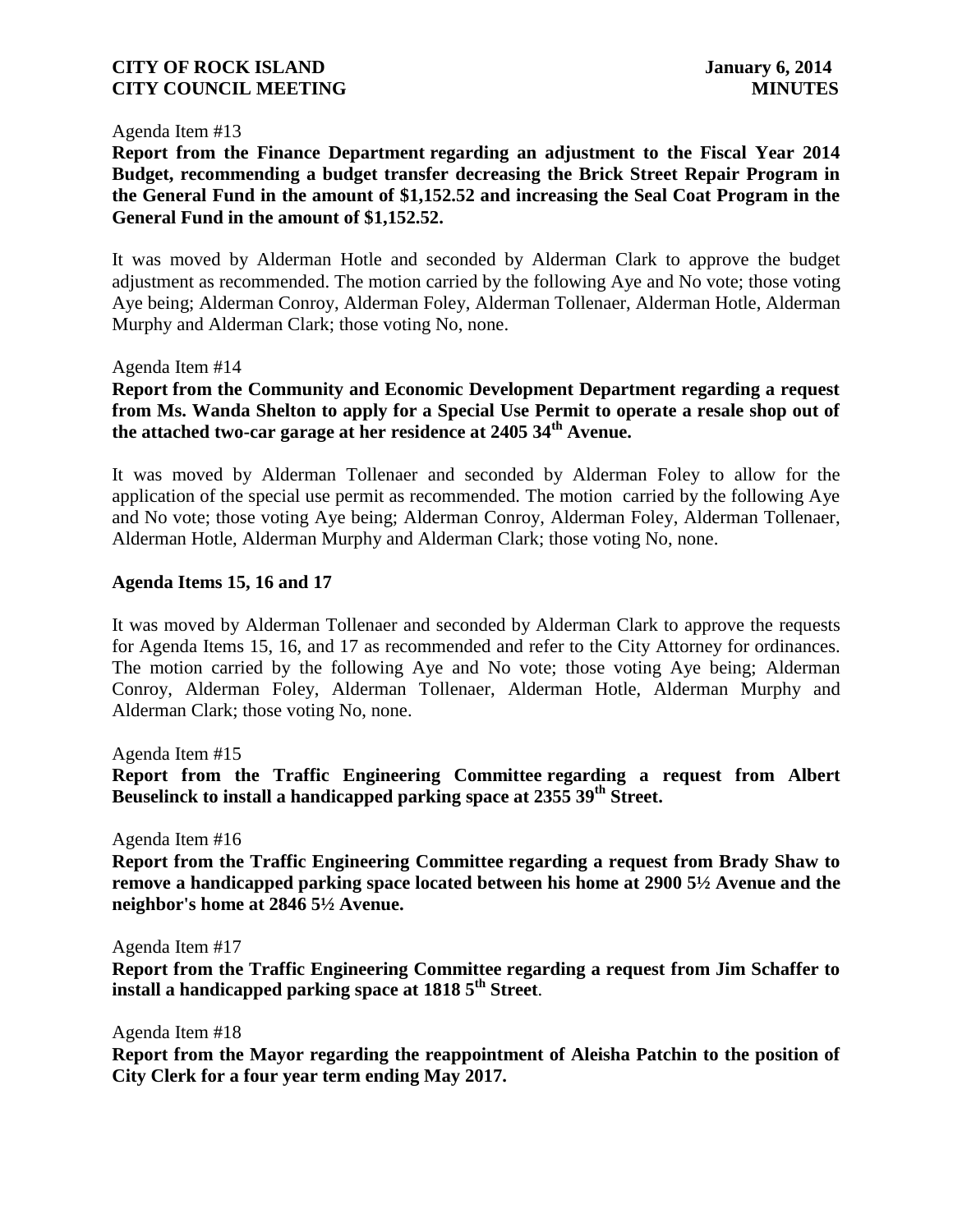It was moved by Alderman Hotle and seconded by Alderman Foley to approve the reappointment as recommended. The motion carried by the following Aye and No vote; those voting Aye being; Alderman Conroy, Alderman Foley, Alderman Tollenaer, Alderman Hotle, Alderman Murphy and Alderman Clark; those voting No, none.

Comments followed. Alderman Hotle stated that after college, she had worked in the City Clerk's office with Ms. Patchin. Alderman Hotle added that the City is fortunate to have Ms. Patchin as the City Clerk.

Agenda Item #19 **Other Business.**

No one signed up to address Council to speak on a topic.

Alderman Murphy reminded everyone to Shop Rock Island. Alderman Murphy stated that Gannon's Pool and Spa has been in business since 1992 and they are located at 4480 48<sup>th</sup> Avenue Court behind Rock Valley Plaza off of Blackhawk Road. Alderman Murphy advised that they have a great website that offers a lot of good information and they offer great service. Alderman Murphy encouraged everyone to shop local.

Mayor Pro Tem Conroy advised that if anyone wants to dispose of their Christmas tree, do it before January  $10<sup>th</sup>$ . Mayor Pro Tem Conroy added that the City offers free Christmas tree pickup on your regular garbage day.

Mayor Pro Tem Conroy stated that Bald Eagle Days is coming up next weekend at the Quad City Expo Center.

Mayor Pro Tem Conroy advised that the  $32<sup>nd</sup>$  Annual Dr. Martin Luther King Jr. Awards Ceremony will be held at the Martin Luther King Center on January  $20<sup>th</sup>$  from 10:30 am to noon.

Alderman Murphy advised that during the Study Session earlier this evening, Library Director Angela Campbell gave a nice presentation on strategic planning that the Library Board, library patrons and staff have been involved in. Alderman Murphy encouraged everyone to go to the library's website and look at all of the exciting free services that they offer.

#### Agenda Item #20 **Executive Session on Personnel, Property Acquisition and Litigation.**

The Executive Session was held prior to the regular meeting.

Agenda Item #21 **Recess** 

A motion was made by Alderman Foley and seconded by Alderman Hotle to recess to 5:30 pm, Monday, January 13, 2014. The motion carried by the following Aye and No vote: those voting